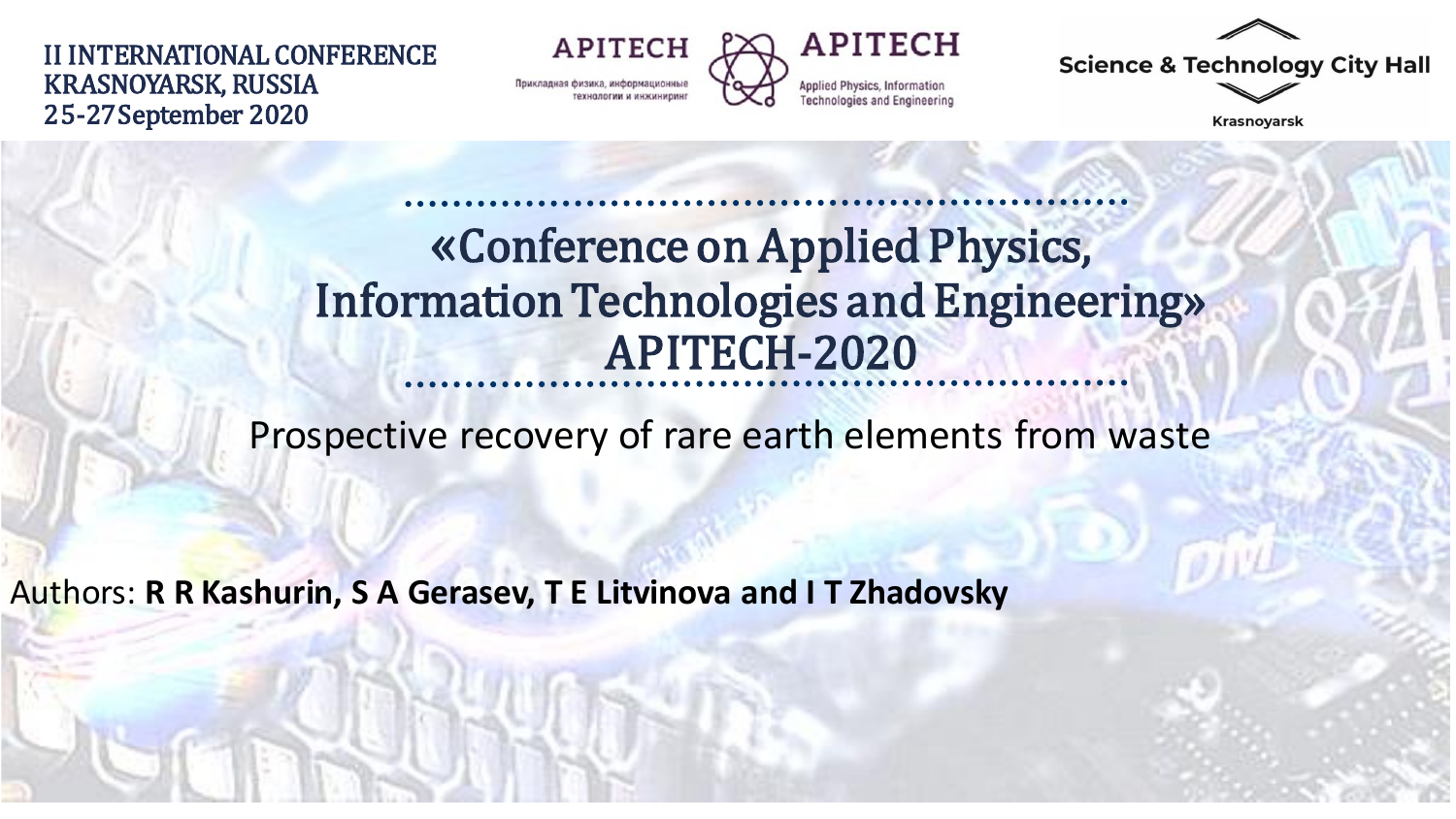

## Problem statement



#### • Problem statement

- The main aim: to determine physical and chemical laws of dissolution of REE precipitates by carbonization;
- Comparison of the behavior of various REE under identical conditions;
- Research an effect of various conditions on leaching;
- Establish the function  $\alpha = f(C)$ ,  $\alpha$  degree of extraction; C molar concentration of a carbonizing agent

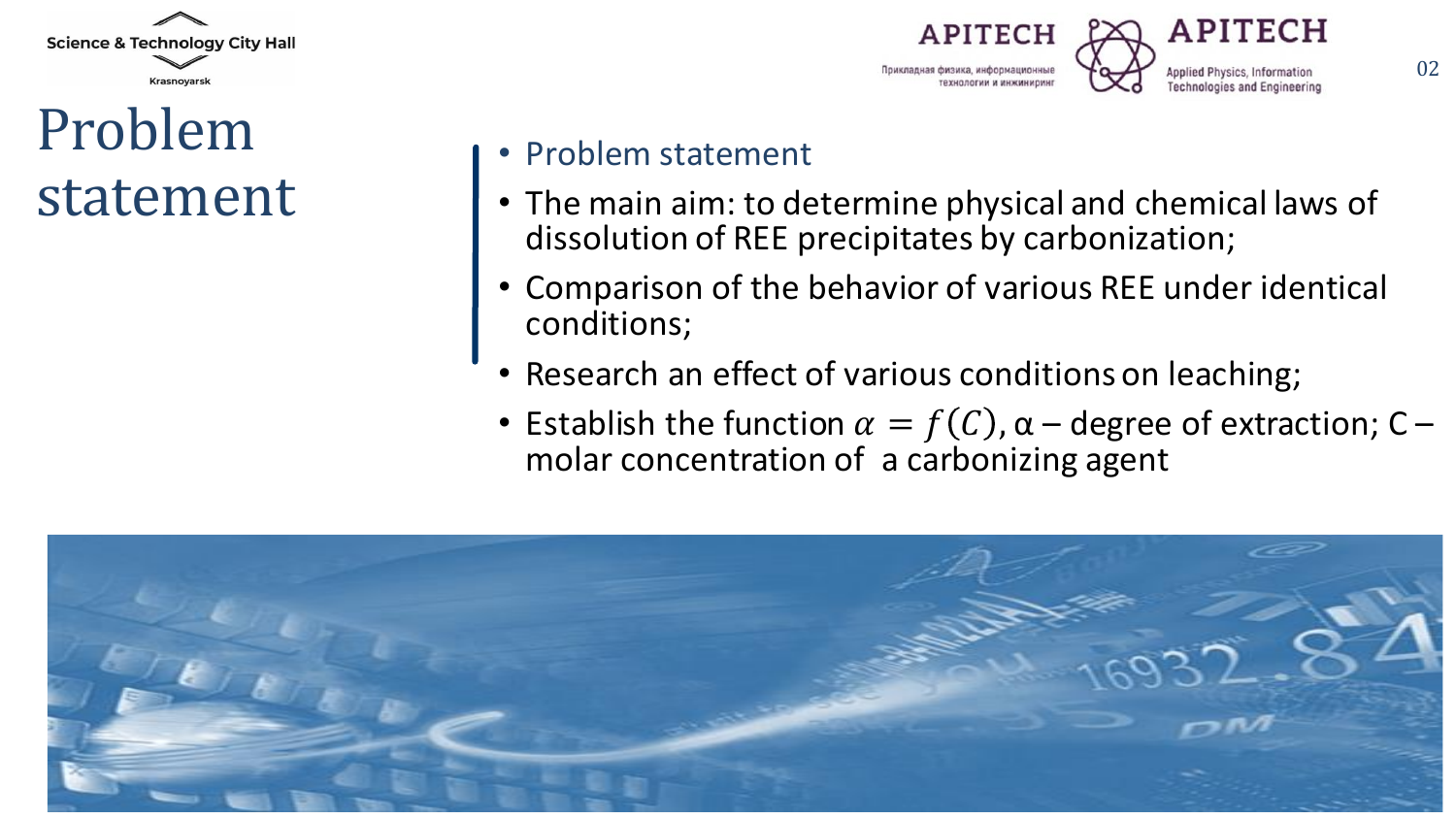

Solution methods

#### • Methods, algorithms, calculations

- The research scheme consisted of the following main stages and methods:
- Preparation of model sediments (REEPO<sub>4</sub>, REE<sub>2</sub>(CO<sub>3</sub>)<sub>3</sub>, REE(OH)<sub>3</sub>); subsequent separation of sediments under vacuum and drying under standard conditions;
- Preparation of model carbonate solutions with a concentration of 0.15 5 mol/l;
- Carbonate leaching of REE by using HEL Auto-MATE Reactor System (for thermostatic mixing). Phosphate carbonization was carried out at a temperature of 90 °С, stirring intensity 650 rpm, for 2 - 7 hours, with the initial liquid to solid ratio 2000. Carbonization of carbonates and hydroxides was carried out at a temperature of 20 °С;
- Analysis of REE3+ ions extracted into solution by photometric or titrimetric method (Arsenazo III), solid phase research by using X-ray phase analysis;







Поикладная физика информационны

**Applied Physics, Inform Technologies and Engineering**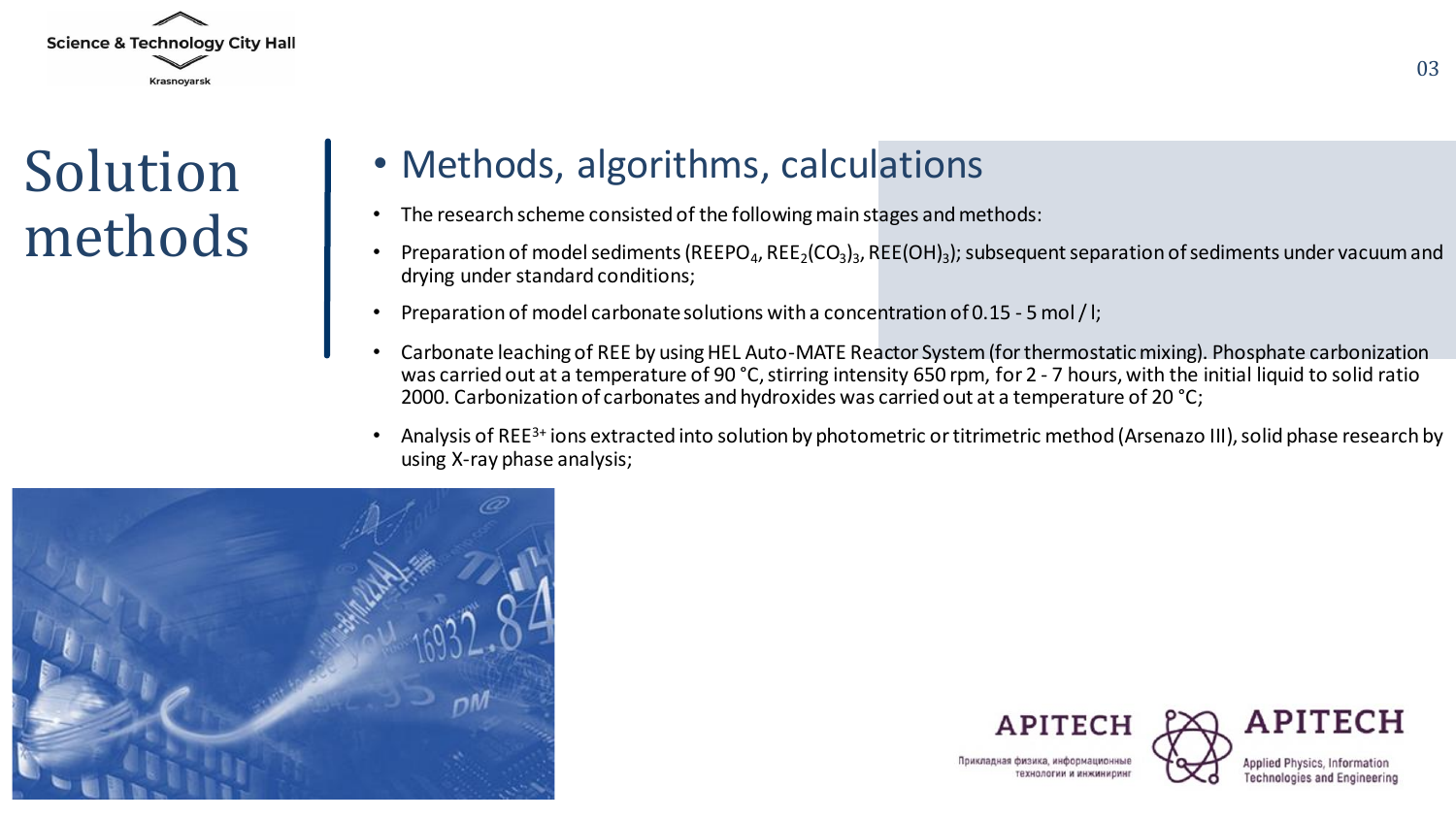

# Solution methods









#### **APITECH**

Прикладная физика, информационные

Applied Physics, Information<br>Technologies and Engineering

технологии и инжиниринг

**APITECH**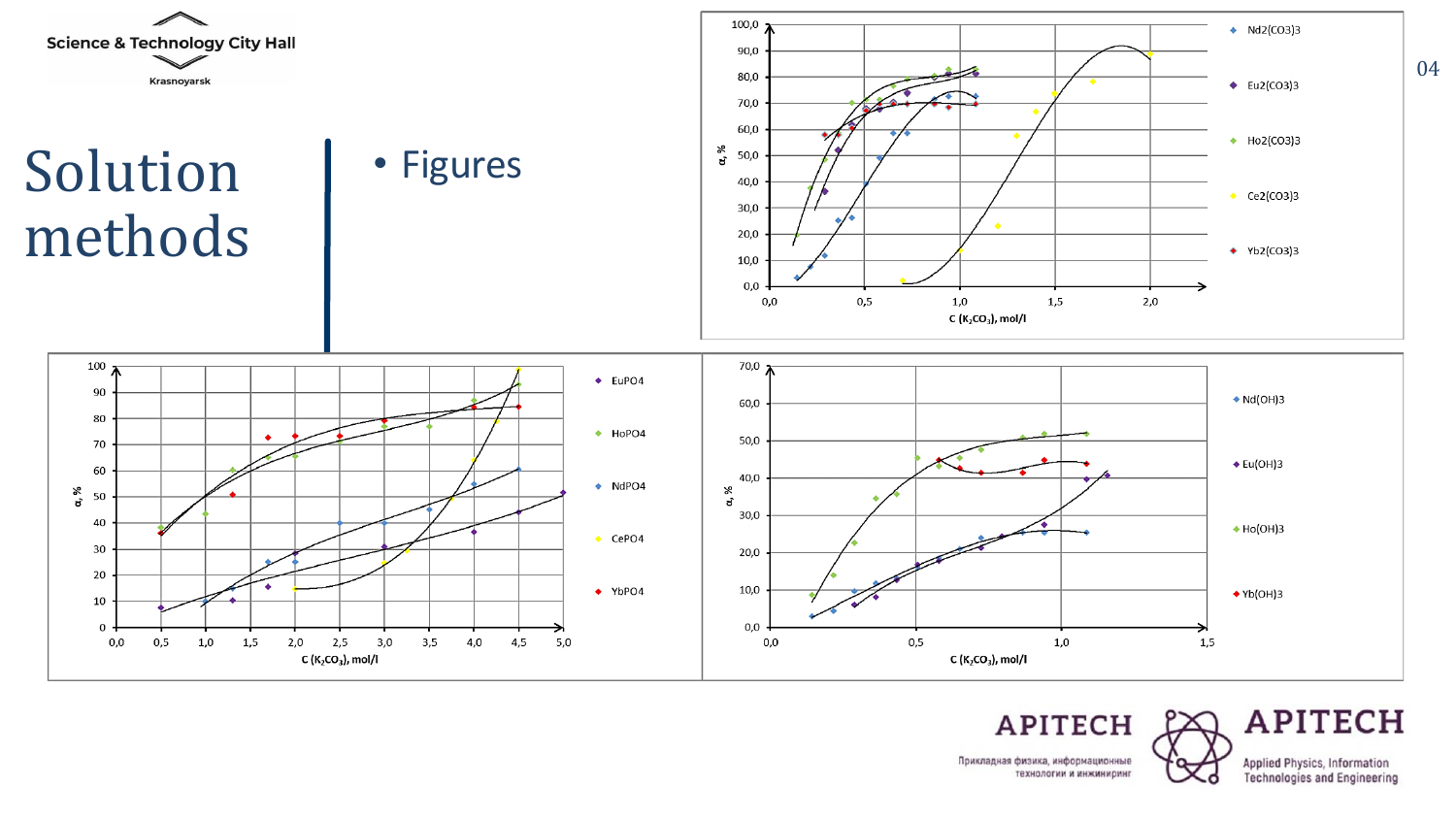





05

# **Conclusions**

#### Results, implementation

- A similar solubility of REE carbonates and hydroxides in a carbonate medium is observed in the range of potassium carbonate concentrations 0.15-1.2 mol /l, followed by reaching the maximum degree of extraction into the solution;
- heavy Rare Earth Metals dissolve better than the others;
- REE phosphates dissolve at higher concentrations of the carbonate ion and only at elevated temperatures, with prolonged stirring;
- it has been experimentally established that cerium phosphate and carbonate have the best solubility, but due to the fact that these compounds are exceptions to the rules, their solubility values are not taken into account when deriving solubility patterns;
- Light and heavy metals were taken for experiments; therefore, we can assume a similar behavior of other REE carbonates, phosphates and hydroxides.